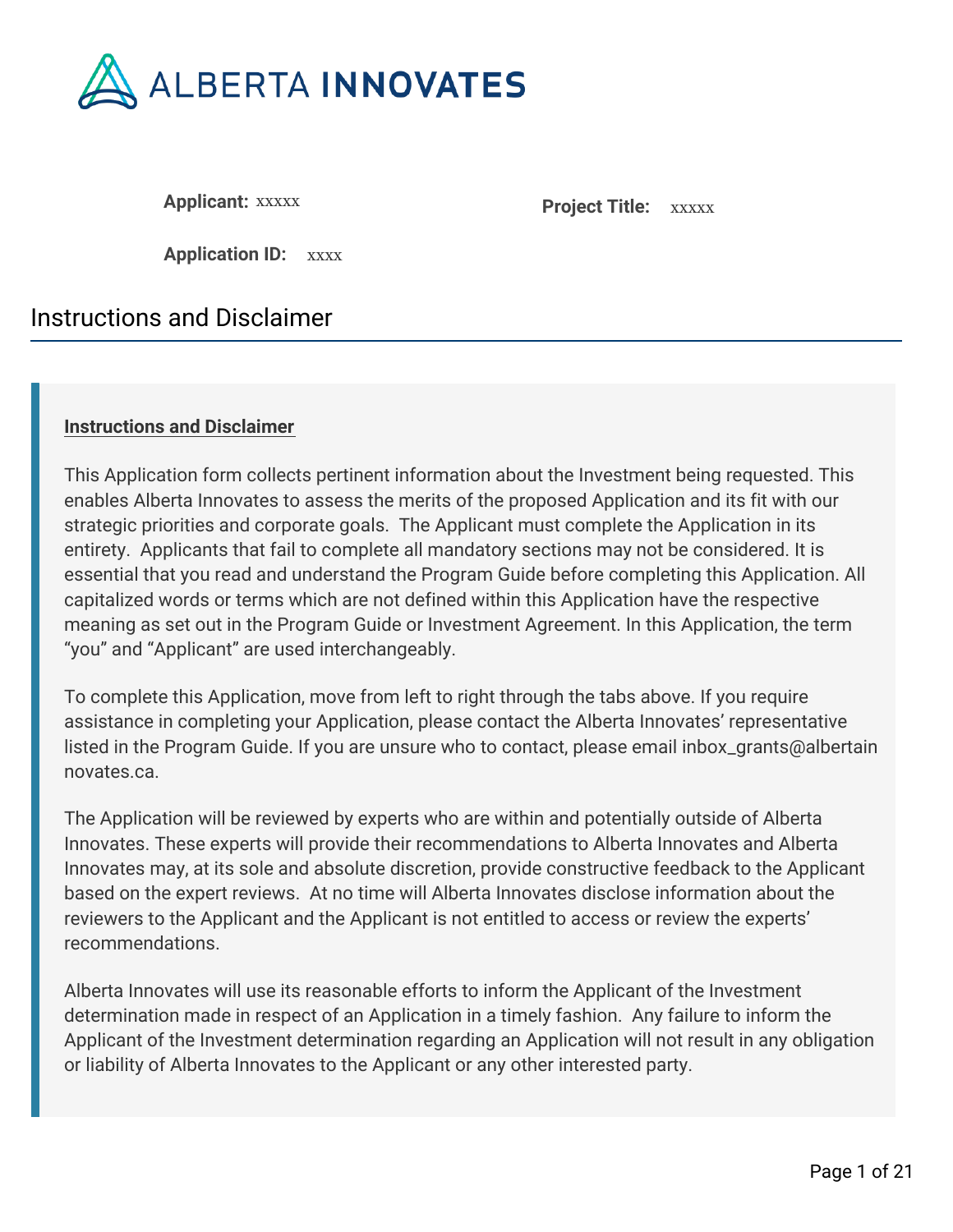

Alberta Innovates has sole and unfettered discretion over its funding decisions, including but not limited to the decision to fund or not fund, or the amount, timing, and terms attached to such funding, and Alberta Innovates owes no duty of reasonableness to the Applicant regarding same. All decisions of Alberta Innovates, including but not limited to the decision to fund or not fund, are final, binding on the Applicant, and non-appealable. Alberta Innovates is not an administrative agency, commission, or tribunal, and as such the Applicant is precluded from seeking judicial review of any decisions of Alberta Innovates arising from its evaluation of this Application. Alberta Innovates receives a large volume of Applications. Accordingly, the Applicant acknowledges and agrees that it may be turned down for funding even if it meets minimum requirements for the program or other eligibility criteria. Alberta Innovates may decline to evaluate the Application at any time for any reason. Alberta Innovates also has the right, as determined in its sole and absolute discretion, to impose a life-time limit on the number of Applications an Applicant may submit.

By submitting this Application, the Applicant agrees to the foregoing and accepts that Alberta Innovates shall have no liability to the Applicant for any losses or damages the Applicant may suffer, sustain, pay or incur arising in any way from its engagement with Alberta Innovates or this Application.

Alberta Innovates will only provide copies of the Application, including any attachments, to the Applicant Representative. Accordingly, any change of the Applicant Representative should be to an individual who has the authority and permission to see the Application and any attachments.

### **Freedom of Information and Protection of Privacy Act (Alberta) ("FOIP")**

Alberta Innovates is governed by FOIP. This means Alberta Innovates can be compelled to disclose the information received under this Application, or other information delivered to Alberta Innovates in relation to a Project, when an access request is made by anyone in the general public.

In the event an access request is received by Alberta Innovates, exceptions to disclosure within FOIP may apply. If an exception to disclosure applies, certain information may be withheld from disclosure. Applicants are encouraged to familiarize themselves with FOIP. Information regarding FOIP can be found at http://www.servicealberta.ca/foip/. Should you have any questions about the collection of this information, you may contact the Manager, Grants Administration Services at inbox\_grants@albertainnovates.ca.

### **Publication of Non-Confidential and Aggregate Information by Alberta Innovates**

Alberta Innovates may (1) publish and/or disseminate in the public domain certain information contained within this Application to promote the innovation activities being supported by Alberta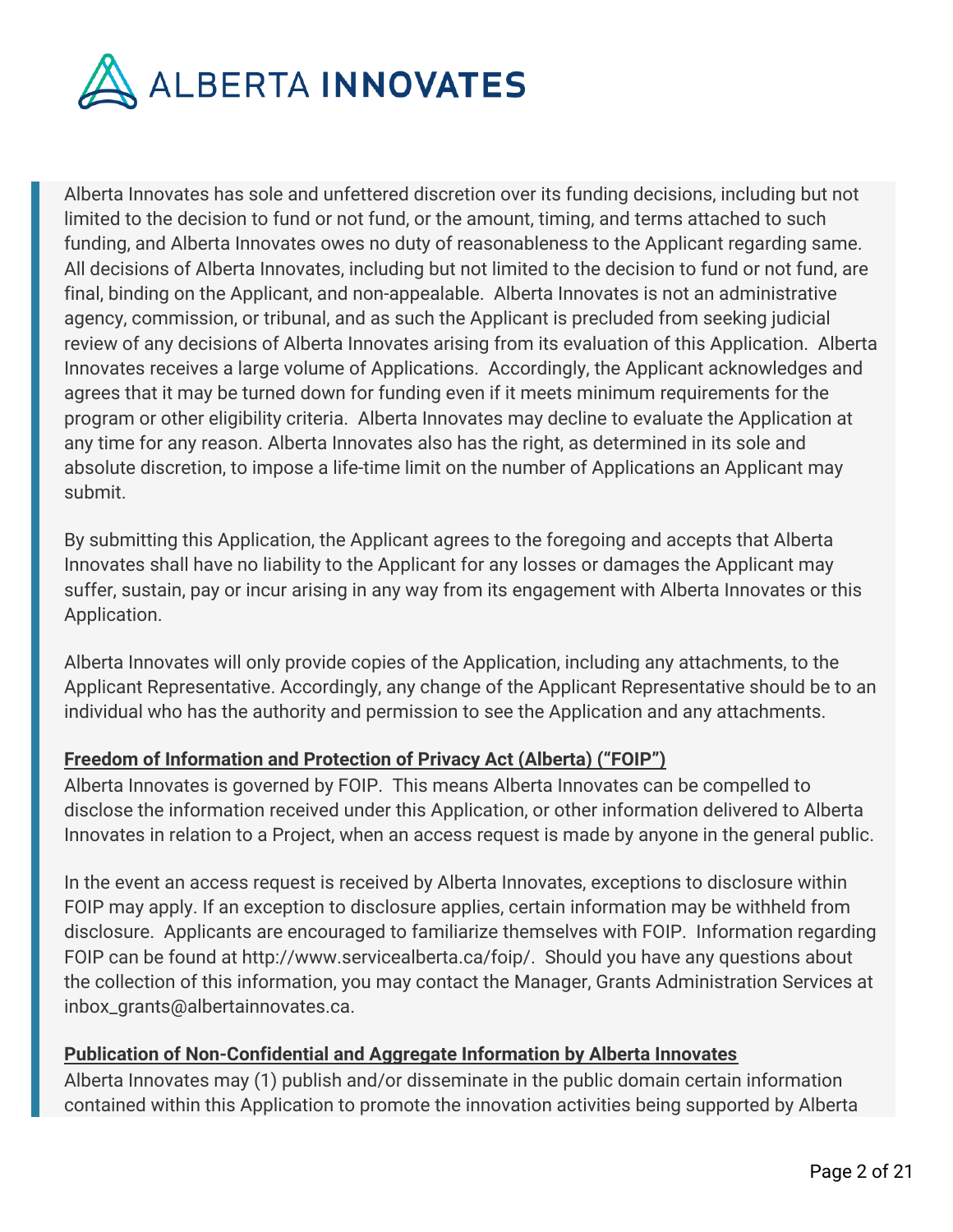

Innovates and/or (2) use certain information contained within this Application to verify information contained in this Application. On these bases, Alberta Innovates has deemed the contact information for the Applicant, the Applicant Representative, and any named Project partners listed in the Application, the Project Title and the Project Summary all to be non-confidential and subject to disclosure by Alberta Innovates in its sole discretion at any time.

In addition, Alberta Innovates may aggregate information within this Application for the purposes of reporting or dissemination in the public domain. For clarity, 'aggregate' means removal of personal identifiers such as names, locations and addresses of the Applicant and employees and combining such information with that of other Applicants.

# Applicant Information

The **Applicant** is the entity or organization represented by this Application, not the person completing the form.

**Applicant Legal Name:** Test Applicant **Applicant Trade Name (if applicable): Applicant Civic Address line 1: Applicant Civic Address line 2 (if applicable): Applicant City: Applicant Province/State:** Alberta **Applicant Country:** Canada **Applicant Postal Code/Zip Code: Website: Corporate Access Number: Primary Sector:**

**If any of the above information is incorrect, please make corrections here:**

xxxx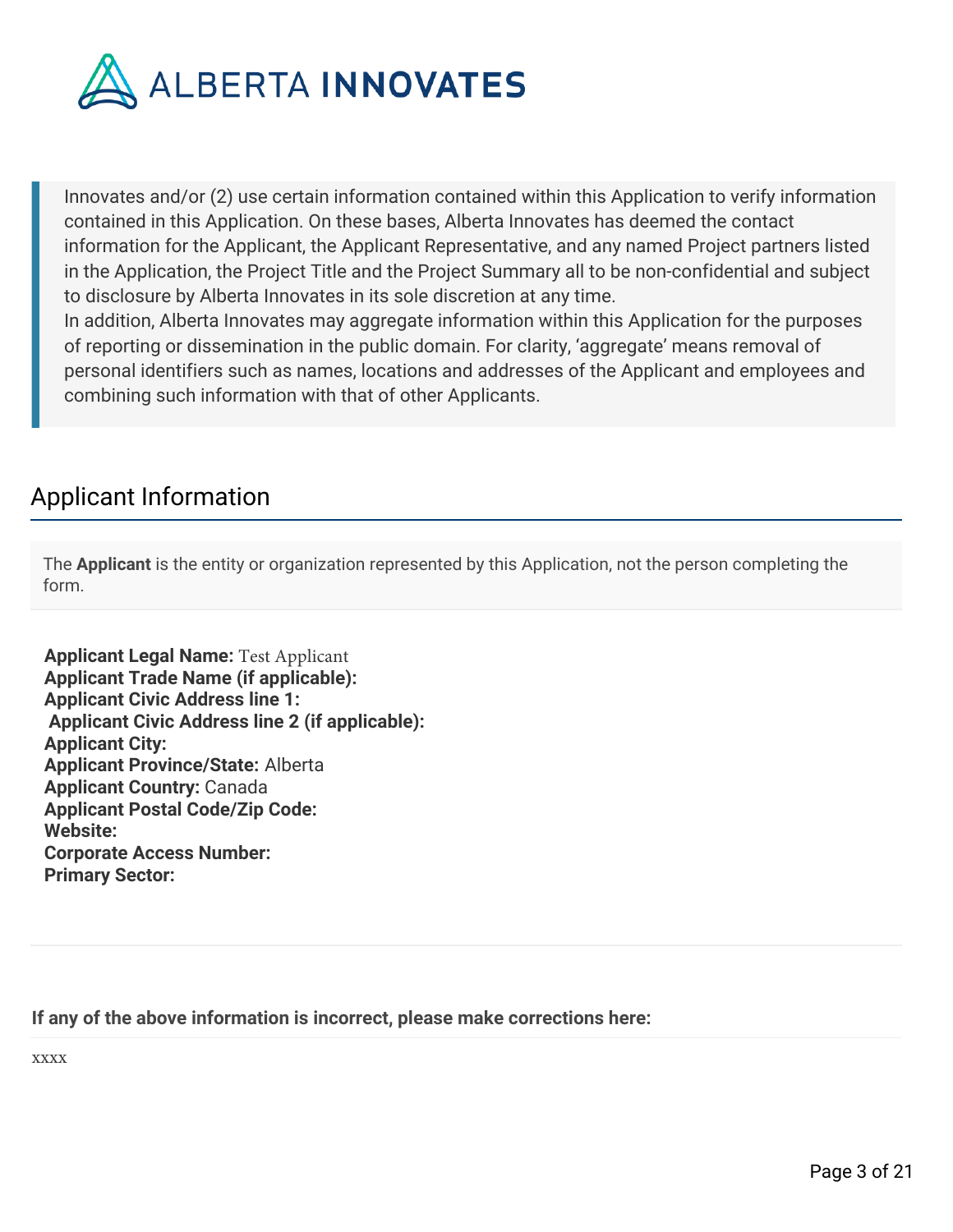

**If the above address is not in the province of Alberta (e.g. a head office), please provide the address of the Applicant's physical presence in Alberta (if applicable) and describe the nature of its physical presence in Alberta:**

(200 Words Max)

test

# Relationship With Alberta Innovates

**With regards to this Application or Project, have you had contact with and/or received guidance from an Alberta Innovates representative?**

This includes Project Advisors, Technology Development Advisors, etc.

Yes/No

**Are there any real, potential or perceived conflict(s) of interest between the Applicant (under its current or any other name) and/or any of its directors, employees or shareholders with Alberta Innovates, its subsidiaries or the Government of Alberta, including the Ministry of Jobs, Economy and Innovation (JEI)?**

If the Applicant is a post-secondary institution, please answer with regards to the Applicant Representative (e.g., the Principal Investigator(s) and/or Trainee(s) submitting the Application). For a description/definition of conflict of interest, [click here](https://albertainnovates.smartsimple.ca/files/646815/f125423/Conflict_of_Interest_Definition.pdf).

Yes/No

**Are there any real, potential or perceived conflict(s) of interest between the Applicant (under its current or any other name) and/or any of its directors, employees or shareholders with any member of the Project team?**

If the Applicant is a post-secondary institution, please answer with regards to the Applicant Representative (e.g., the Principal Investigator(s) and/or Trainee(s) submitting the Application). For a description/definition of conflict of interest, [click here](https://albertainnovates.smartsimple.ca/files/646815/f125423/Conflict_of_Interest_Definition.pdf).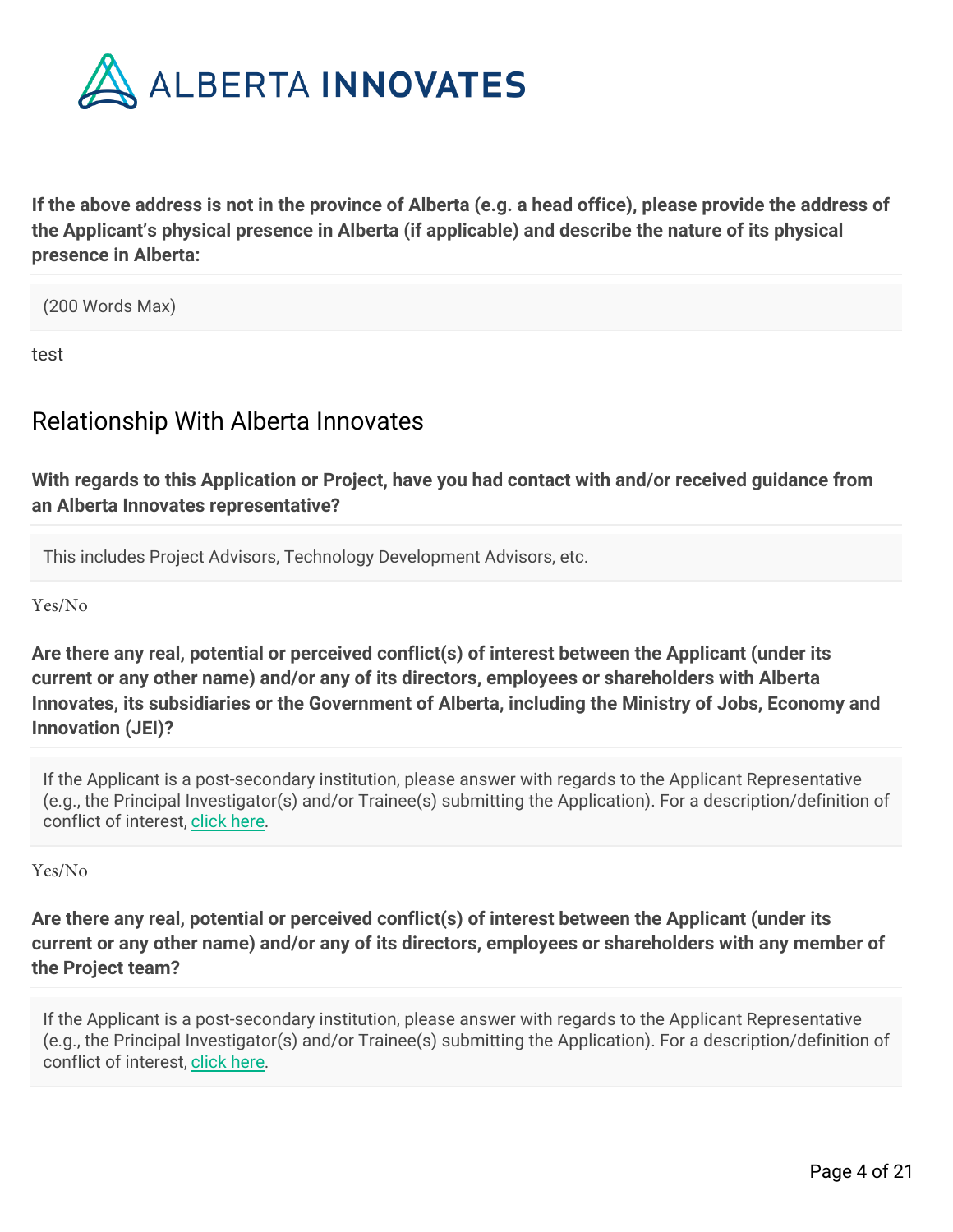

Yes/No

### **Has the Applicant previously applied for an Investment under a different name?**

If the Applicant is a post-secondary institution, please answer with regards to the Applicant Representative (e.g., the Principal Investigator(s) and/or Trainee(s) submitting the Application).

Yes/No

#### **Is this a Re-Application?**

Yes/No

# Co-Applicant

**Legal Name:** 

**Trade Name (if applicable):**

**Civic Address line 1:** test

**Civic Address 2:**

**City:** test

**Province/State:** test

**Country:** Canada

**Postal Code/Zip Code:** test

**Website:**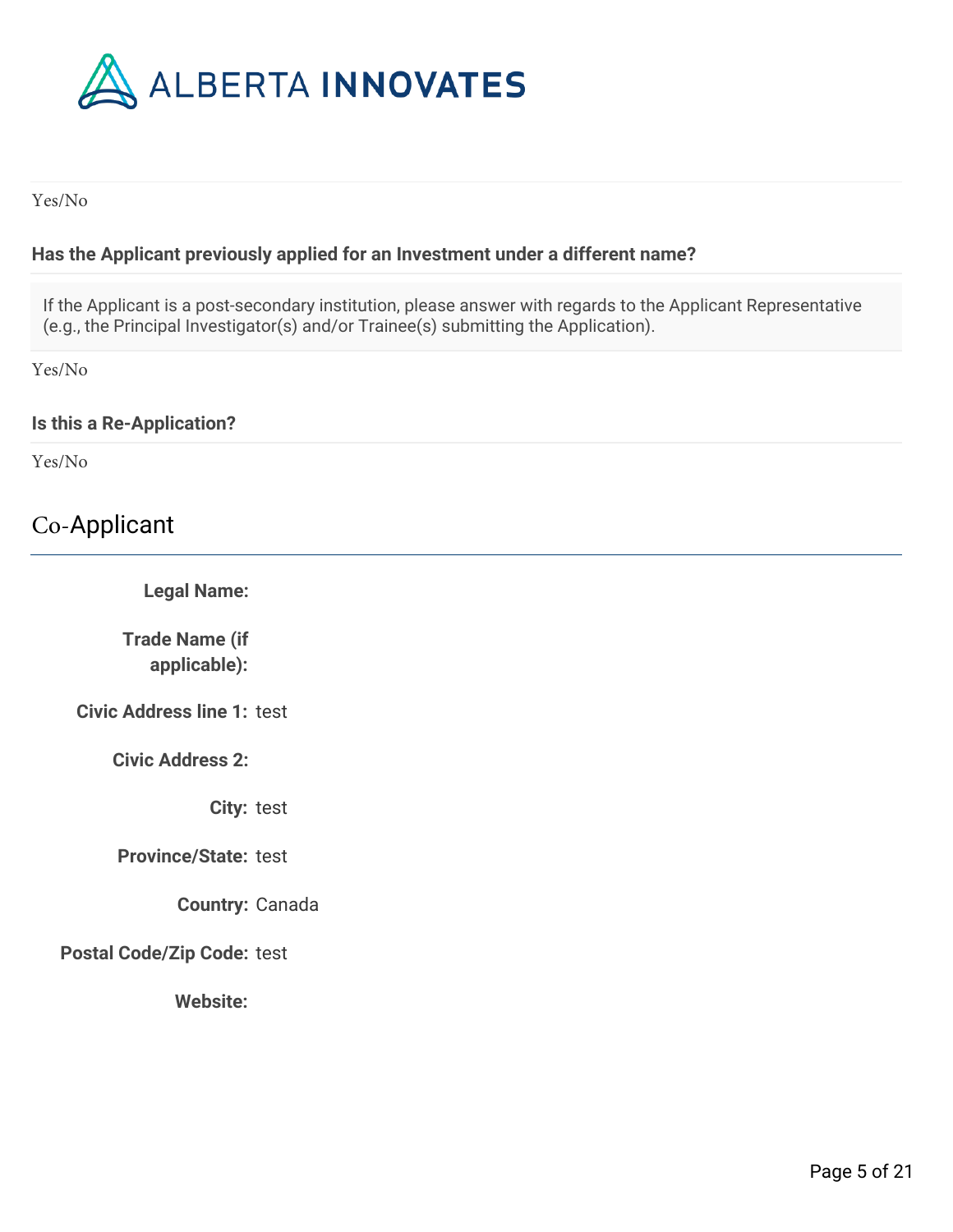

**Entity Structure:** Other

For a description of the different Entity Structures, [click here](https://albertainnovates.smartsimple.ca/files/646815/f125423/Alberta_Innovates_-_Entity_Structure_Help.pdf).

> **Jurisdiction of** Other **Incorporation/Entity Registration Province:**

> > **Other (Country):** test

**Corporate Access Number:**

If applicable

**Primary Sector:** Other services (except public administration)

For a description of each sector option, click [here](https://albertainnovates.smartsimple.ca/files/646815/f125366/NAICs_Level1_List.pdf).

## Detailed Applicant Information

**In this section, all references to the Applicant refer to the SME Applicant.**

## Applicant Current Development Stage

**What statement best reflects the Applicant's current company development stage?**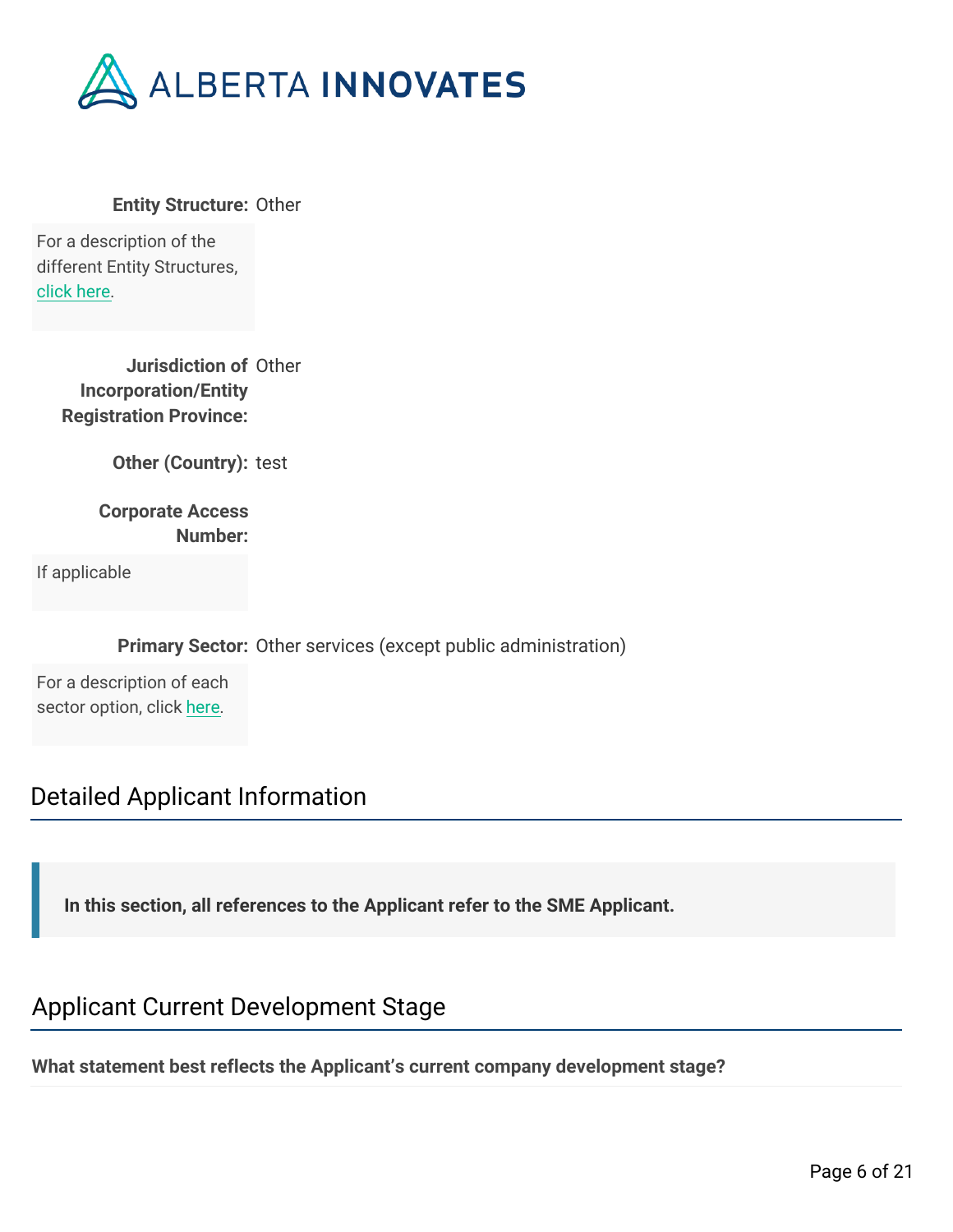

For a description of development stages, [click here](https://albertainnovates.smartsimple.ca/files/646815/f125423/DevelopmentStageDefinitions.pdf).

test

### **Health Innovation Cycle Checklist**

The objective of this section is to characterize the current state of the digital health innovation. Please check all milestones completed to date

Please [click here](https://albertainnovates.smartsimple.ca/files/646815/f125423/AI_Health_Innovation_-_Intake_Checklist.docx) to download the **Health Innovation Cycle Checklist**. Please check all milestones completed to date and attach it in the Attachments section of the Application.

## **T4 Employees**

|              | In Alberta | <b>Outside Alberta</b> |
|--------------|------------|------------------------|
| T4 Full Time | 100        | 100                    |
| T4 Part Time | 100        | 100                    |
| T4 Contract  | 100        | 100                    |

**Identify the key members of the management team, board members, and advisory board, including their respective roles, relevant experience, and qualifications:**

test

## Source of Applicant Funding

## **Source of Applicant Funding**

| <b>Source of Financing</b>               | <b>Type of Financing</b> | <b>Name of Financing Source</b> | <b>Total Amount Raised and</b><br><b>Confirmed (CAD)</b> |
|------------------------------------------|--------------------------|---------------------------------|----------------------------------------------------------|
| Banks or other financial<br>institutions | Convertible Debt         | test                            | \$5.00                                                   |
|                                          |                          |                                 | \$5.00                                                   |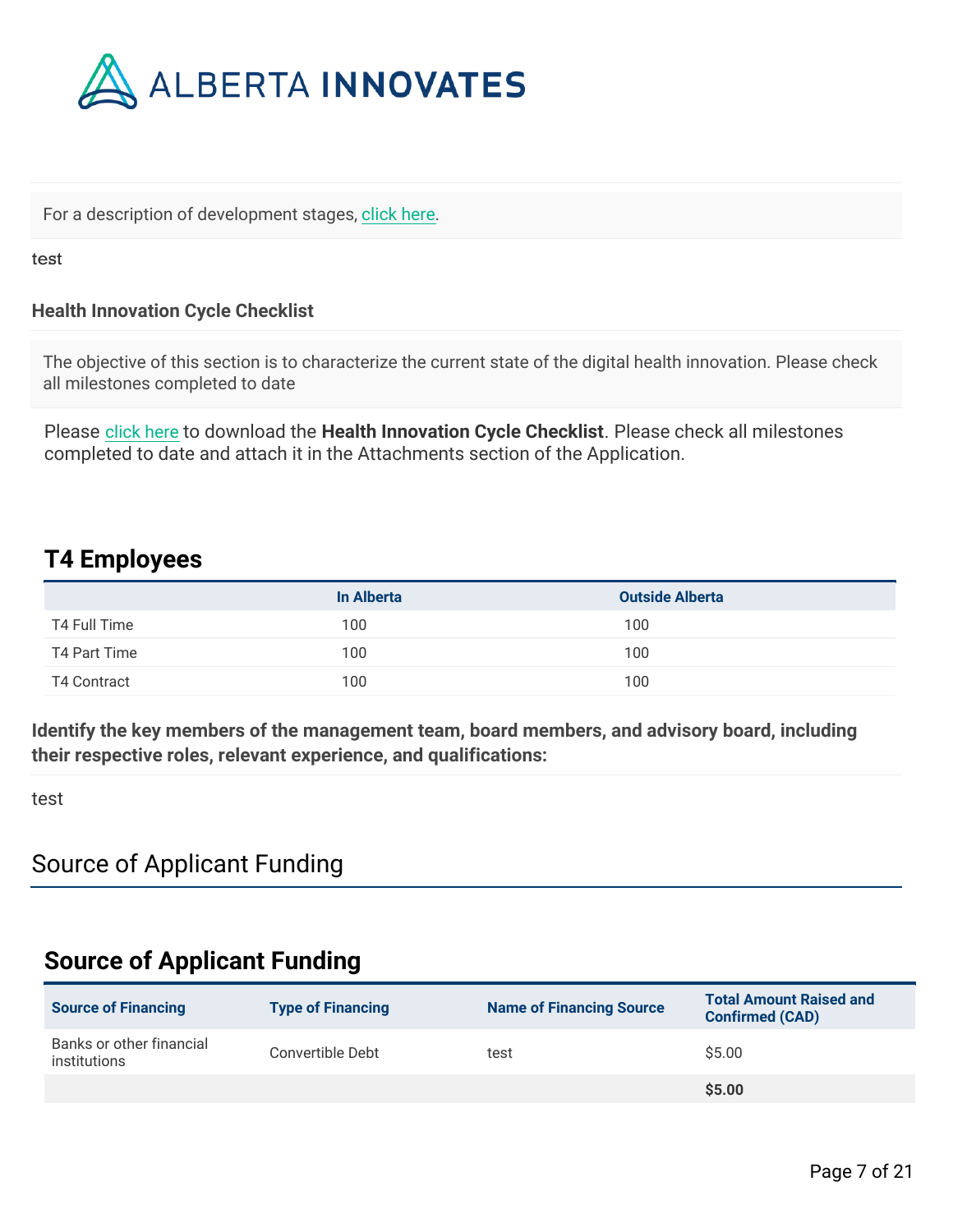

# Financial Statements

**In the attachments section, attach the last 3 fiscal year end financial statements (or all years if the organization was founded less than 3 years ago) including the most recent quarter as prepared on an audited, or review engagement, or notice to reader basis. If such audited financial statements do not exist, then un-audited internally prepared financial statements for the same period must be attached.**

In your submission, please include income statements, balance sheets, and cash flow statements for each period.

**If applicable, discuss historical revenue, expense and capital expenditure trends or events that positively or negatively impacted the aforementioned:**

test

# Financial Projections

### **In the attachment section, attach the most current pro forma statement(s).**

At a minimum, the statement should include capital investment requirements leading up to revenue generation and 3 years post-revenue; and forecasts for revenue and all operating costs. State all assumptions used to build the model including but not limited to financing sources, pricing and sales strategy, product costing and growth expectations. Alberta Innovates accepts that the complexity of pro forma financial statements will be in line with the stage of development of the Innovation.

### **What research has been used to validate the assumptions in the pro forma statement?**

test

# Business Plan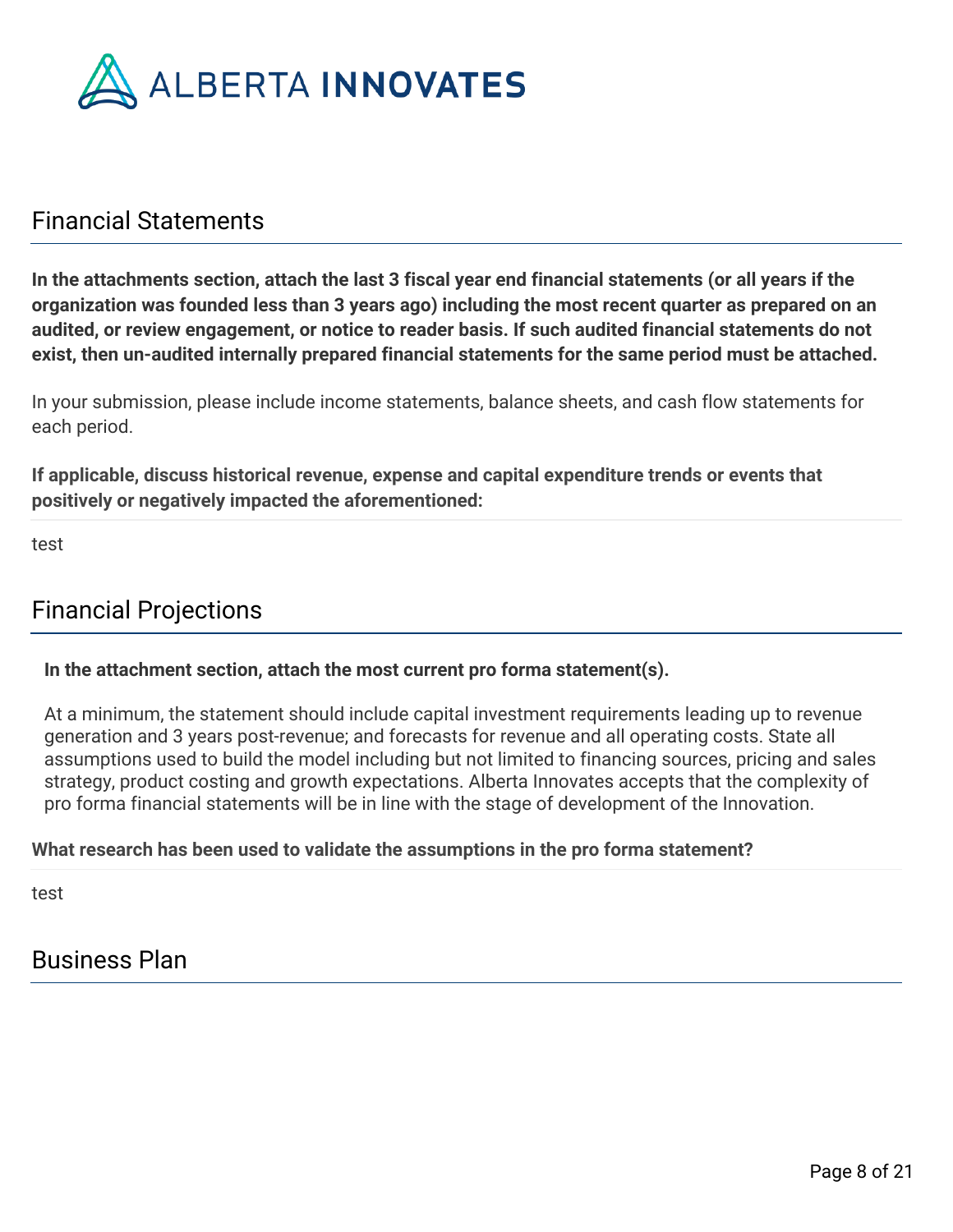

#### **In the attachment section, attach your most current business plan.**

A business plan is the company's roadmap for the next 3 to 5 years. At a minimum, the business plan should include an executive summary, company description, market analysis, competitive analysis, bios of management team and advisors including previous successes, operation plans, marketing and sales plans and financial plan (financials and proformas are attached separately). Standard business plan templates can be found on the web. Alberta Innovates accepts that the complexity of the business plan will be in line with the stage of development of the Innovation.

## Representative Information

The Applicant Representative is an individual who is authorized to submit this Application on behalf of the Applicant. Alberta Innovates will only communicate with the Applicant Representative. Accordingly, any change of the Applicant Representative should be to an individual who has the authority and permission to see the Application and any attachments.

**If the individual listed below is not the Applicant Representative as described above, you will need to register a new account with the individual intended to be the Applicant Representative.**

**Name: Title: Designations: Email: Work Phone: Department/Faculty: Address: City: Province / State: Country: Postal Code / Zip Code:**

**If any of the above information is incorrect, please make corrections here:**

## Co Applicant Representative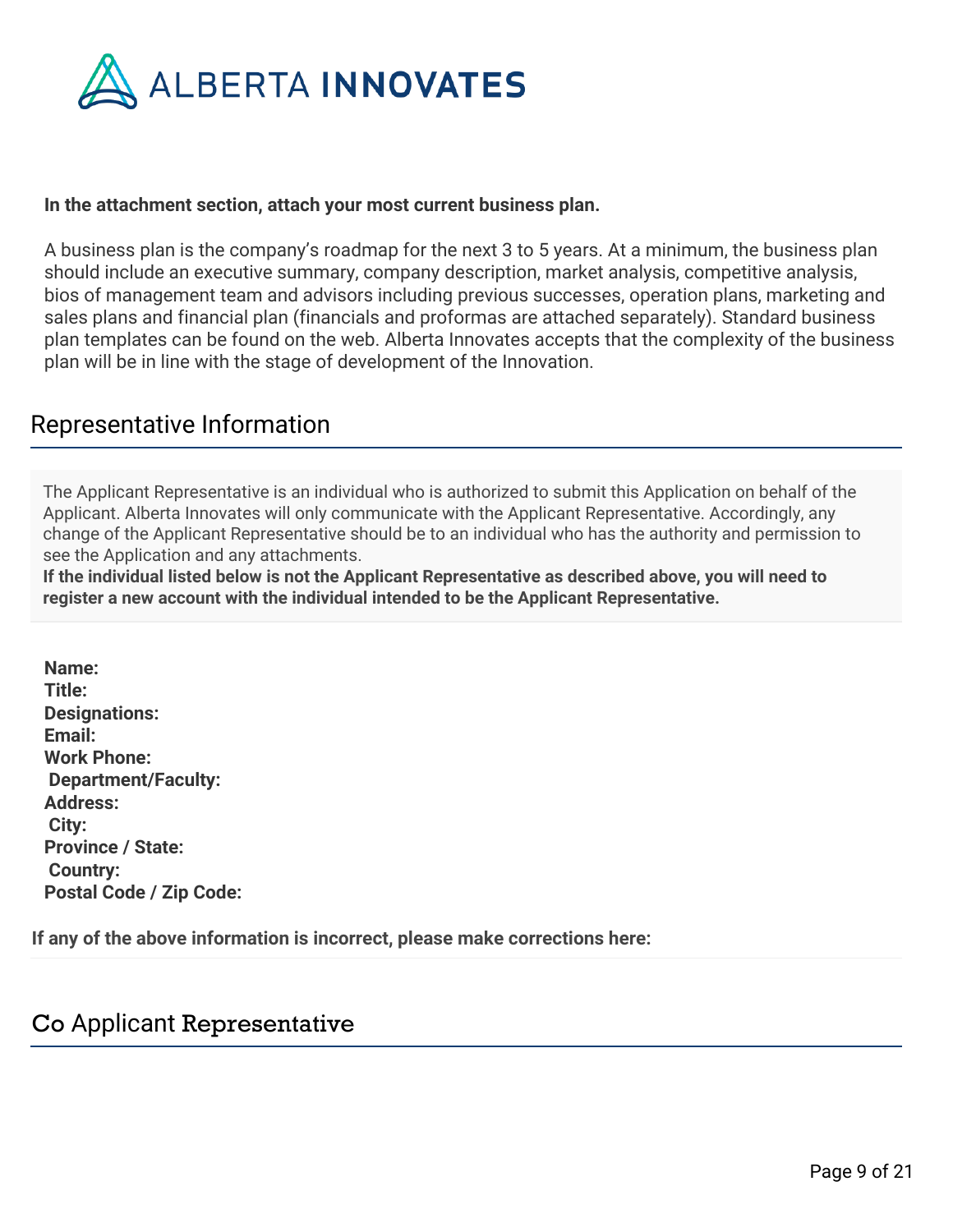

**Representative First** Test **Name:**

**Representative Last** Test **Name:**

**Representative Title:** Test

**Representative Designations:**

**Representative Email:** Test

**Representative Phone** Test **Number:**

**Representative Department/Faculty:**

**Representative Address** Test **Line 1:**

**Representative Address Line 2:**

**Representative City:** Test

**Representative** Test **Province/State:**

**Representative Country:** Canada

**Representative Postal** Test **Code/Zip:**

Non-Confidential Summary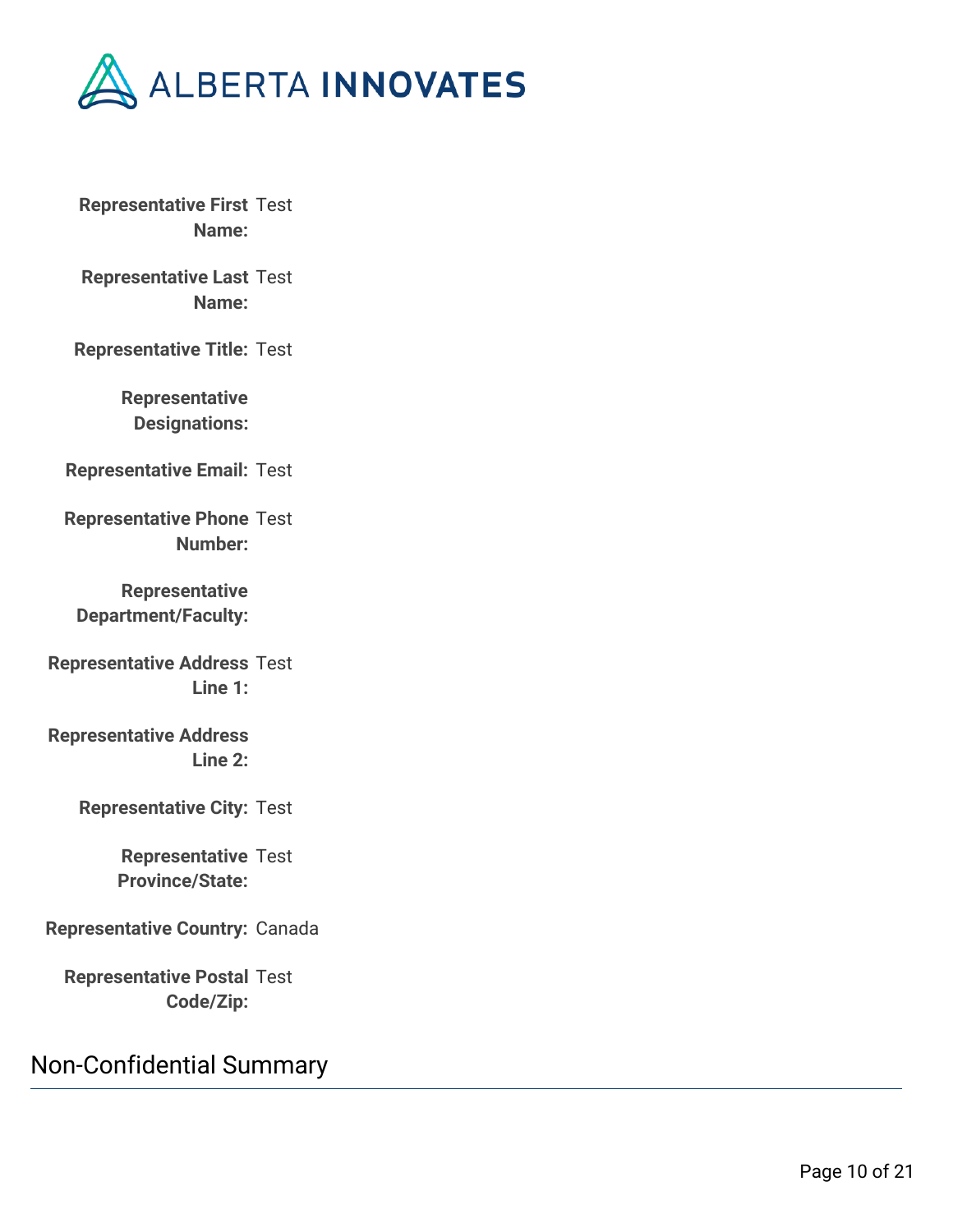

### **Project Title**

Test of application from

### **Project Summary**

This is a brief, non-confidential summary of the Opportunity, the activities to be performed during the term of a possible Investment and the anticipated outcomes. Do not include information which may be considered confidential as this summary may be used by Alberta Innovates for communication purposes. Confidential information can be provided in the remaining sections of the Application. (300 Words Max)

test

# Innovation Opportunity

In this section, describe the proposed Innovation related to this Application.

# Problem/Challenge To Be Addressed

**Explain and quantify the seriousness of the problem/challenge, from a customer/end-user perspective, that this Innovation aims to address:**

Consider describing any current actions/initiatives addressing the problem. (600 Words Max)

test

## Description of the Innovation

**Provide a detailed description of the Innovation and how it may resolve the problem stated above:**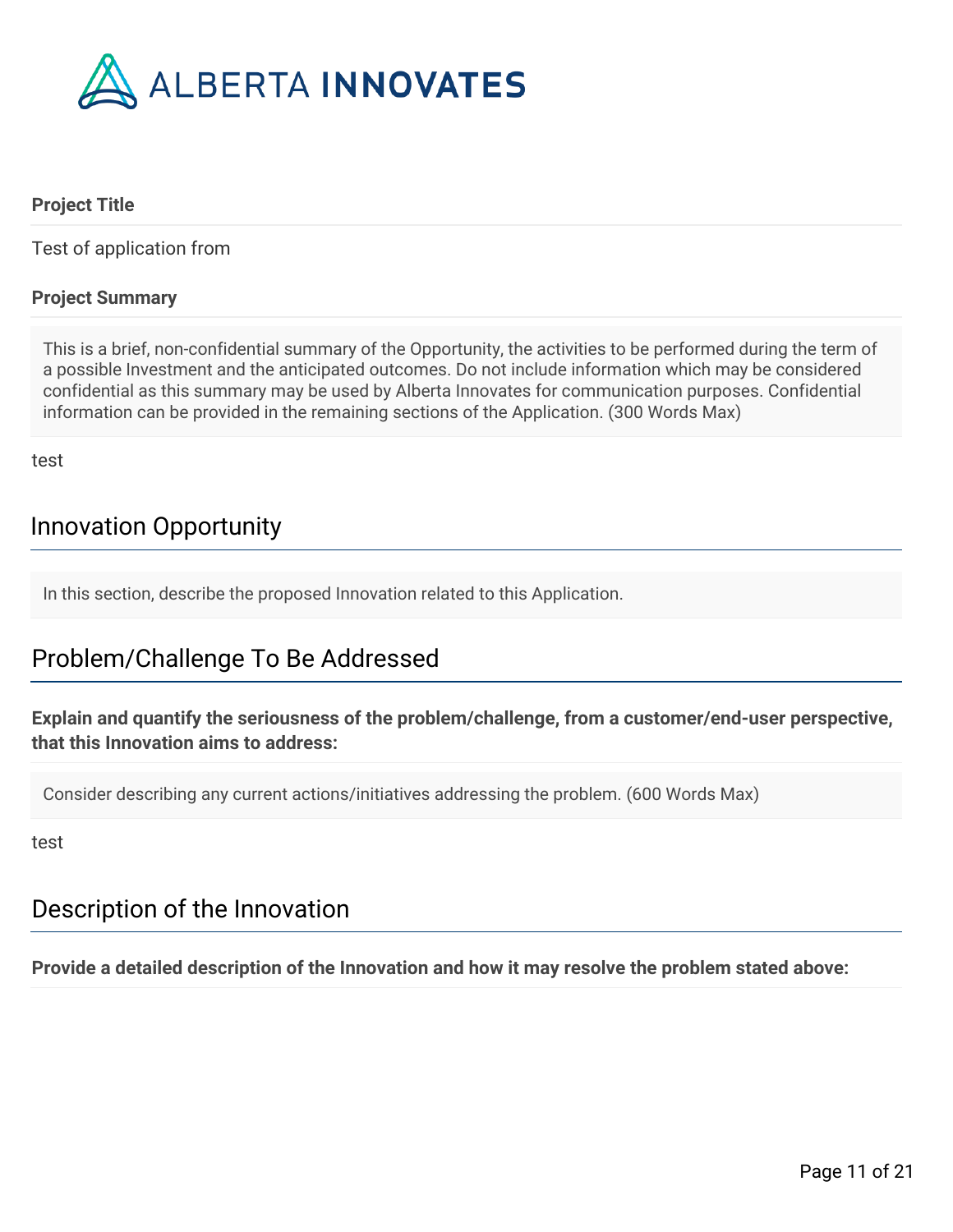

Consider including results from literature reviews, previous studies and/or previous use of the Innovation to support its viability as a solution, along with a description of its current status. Consider providing an explanation of the novelty or uniqueness of the Innovation, what it does, and where it could be applied. **If applicable**, you may include any images to help support your discussion of the Innovation Opportunity. These images can be uploaded at the end of the Application under the **Attachments** tab. (2500 Words Max)

test

### **Description of the Care Pathway and Workflow**

Please describe the current care pathway and workflow in which the innovation will be used, and how the innovation is proposed to impact the workflow. This includes the flow of time, money, services, people, and materials. Please consider attaching a flowchart to answer this question.

test

### **Identify the Technology Readiness Level (TRL) of the Innovation:**

**Current State:** 4

**At Project Completion:** 6

## Intellectual Property

Intellectual property (IP) types in this section include patents, trademarks, trade secrets, copyright and data.

**Describe the existing intellectual property relating to this Innovation (add rows as needed):**

|      |               | IP Type Number Legal Owner (may not be the same as the inventor) Title/Description |      |
|------|---------------|------------------------------------------------------------------------------------|------|
| test | 11111111 test |                                                                                    | test |

**Describe the Applicant's use rights if the Applicant is not the owner of the existing IP:**

(150 Words Max)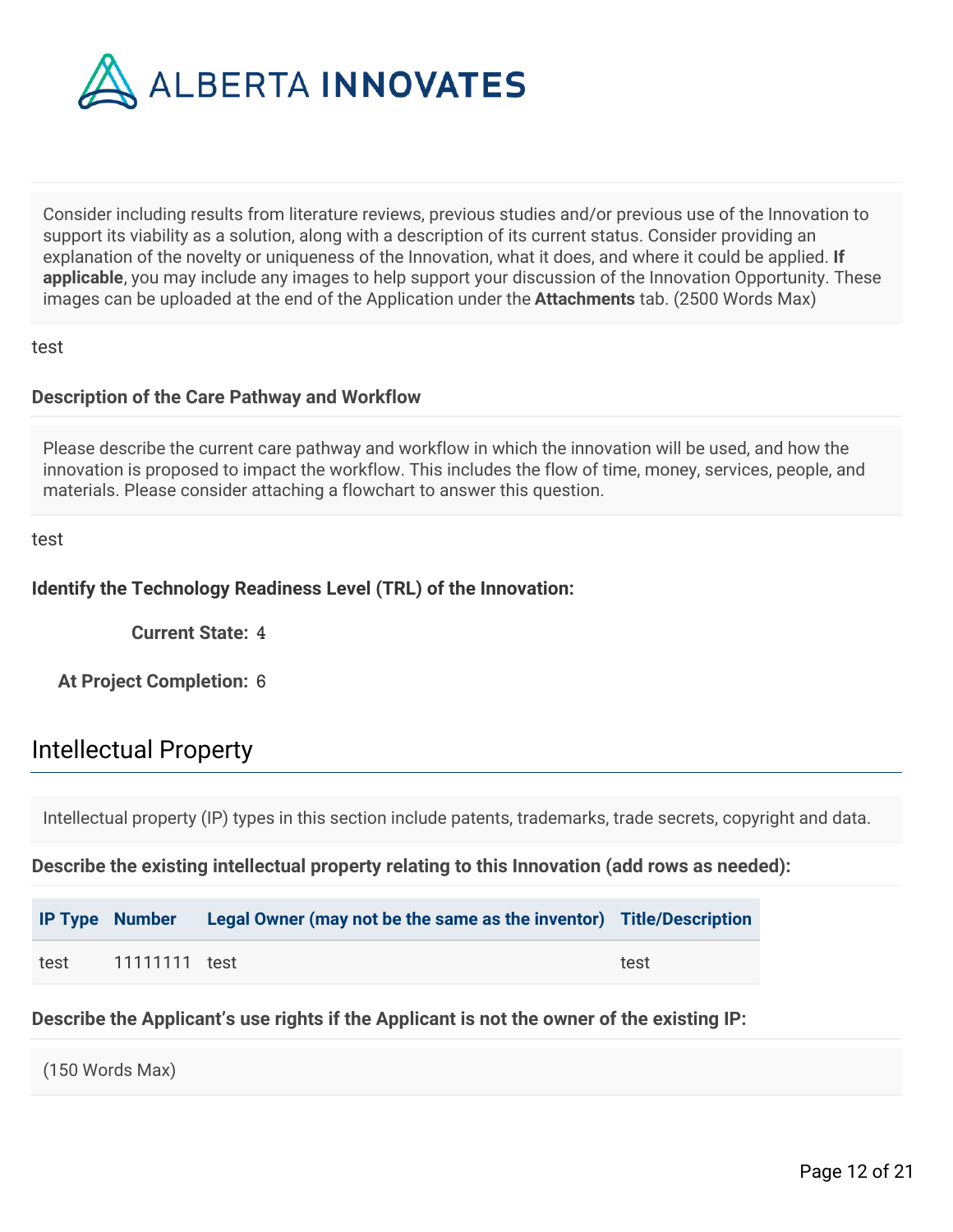

#### test

**Describe any IP that may compromise the Applicant's freedom to operate or why other IP is not an issue:**

(150 Words Max)

test

**Describe the strategy for management and protection of the new IP expected to be generated from the Project:**

(150 Words Max)

test

# Market Opportunity

For the following questions, provide supporting assumptions and/or calculations to qualify the information provided.

**Describe the target market (e.g., customer type, geographic regions, etc.) for the Innovation, including possible secondary market opportunities:**

Consider providing the Total Addressable Market (TAM) and Serviceable Addressable Market (SAM) for your Innovation, as well as providing references for any research you conducted to determine the market size. (800 Words Max)

#### test

### **Describe, compare and contrast your closest direct and indirect competitors:**

Consider comparing your Innovation and/or business with your competitors. **If appropriate**, you may attach a Competitive Analysis table. This table can be uploaded at the end of the Application under the **Attachments** ta b. (1500 Words Max)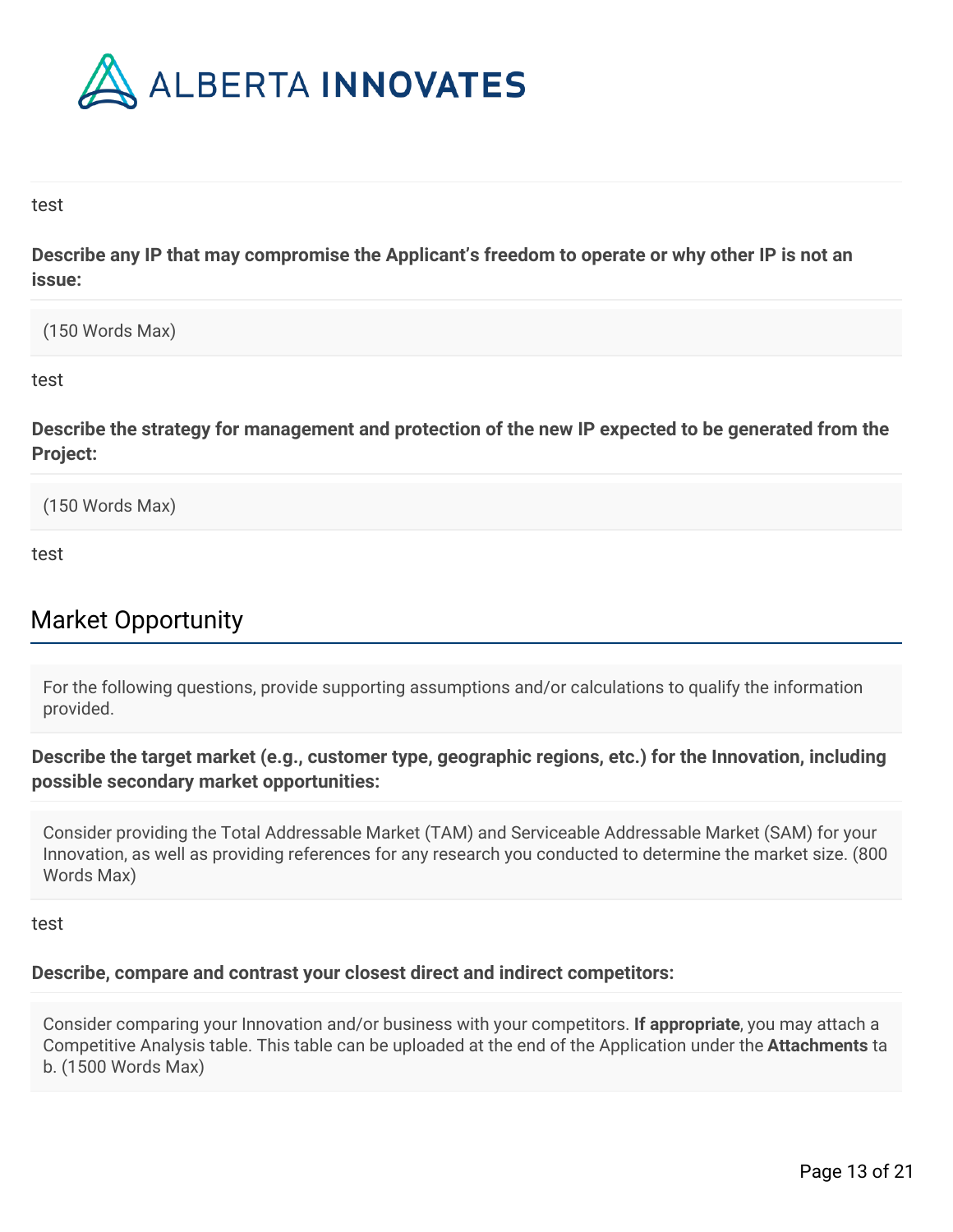

#### test

## **Describe the Innovation's value proposition and how you have validated interest to pay for and/or adopt the Innovation by potential customers/end-users:**

Consider the value proposition for the paying customer, early adopters and other end-users. What measurable health outcomes will be used to support the innovation's intended claims and value proposition? (1000 Words Max)

test

# Proposed Commercialization Pathway

**Describe the pathway and resources needed to advance the Innovation Opportunity to achieve market readiness and/or adoption, including the estimated timeframe and what research and/or development remains to be completed:**

Consider pathways such as technical, business, financial, regulatory, etc. Also consider the internal skillsets or operating capabilities within your organization (e.g., physical, intellectual and human inputs, infrastructure, equipment, information technology, etc.) that are currently missing and that are needed to make the Innovation a success. Consider how the technology solution will be scaled and commercialized, both in Alberta and for export. (600 Words Max)

#### test

**Describe the major business, financial and technical risks that could arise along the commercialization pathway and what can be done to mitigate the risks:**

Consider any legal, regulatory, development, market, and/or business model risks. When describing the risks, focus on addressing the pathway risks, as the Project-specific risks will be addressed later in the Application. (800 Words Max)

### test

**Will the Innovation require regulatory approval through an authority such as Health Canada, FDA, or European Commission?**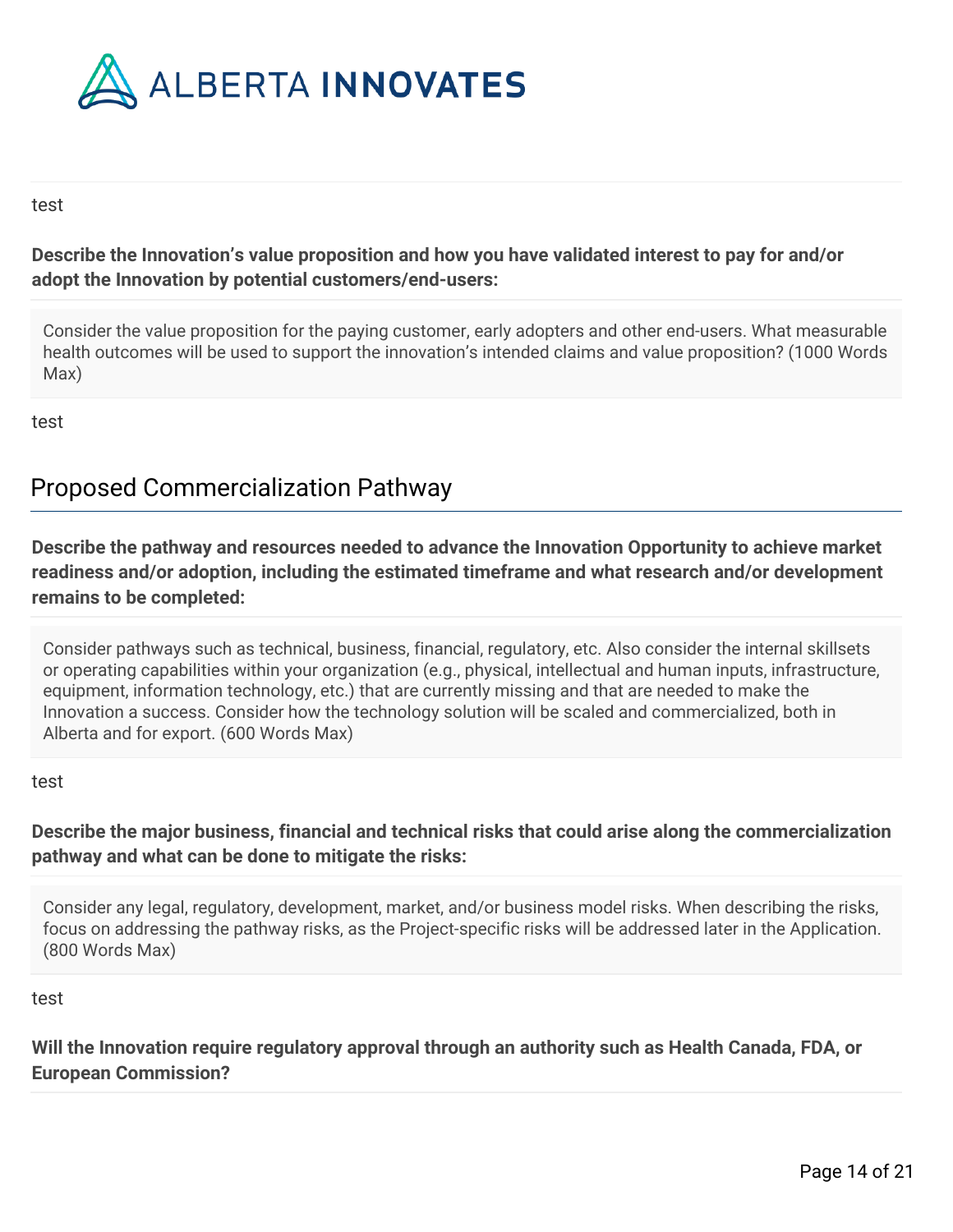

### Yes/NO

Please justify your selection for initial target markets. If the innovation is regulated, what is the expected regulatory classification and preliminary intended use? If applicable, what are the comparables/predicates? If you have a regulatory opinion letter, please attach on the Attachments tab (Supporting Documents). (300 Words Max)

test

## Project Overview

**Provide an overview of the Project, including the methodology, main objectives, deliverables and anticipated outcomes:**

The Project is the scope of work presented in this Application, to be delivered by the Applicant. Include the location of the work if it will not be at the Applicants' premises. Consider including specific success criteria for the project to support the validation of deliverables in the work plan. (2800 Words Max)

test

## **Project Summary Table**

| <b>Proposed</b><br><b>Project</b><br><b>Start Date</b> | <b>Proposed</b><br><b>Project</b><br><b>Completion</b><br><b>Date</b> | <b>Project</b><br><b>Term</b><br>(in months) | <b>Funding</b><br><b>Requested</b><br><b>From</b><br><b>Alberta</b><br><b>Innovates</b> | <b>Contribution</b><br><b>From</b><br><b>Applicant</b><br>(cash and<br>in-kind) | <b>Contribution</b><br><b>From Other</b><br><b>Sources</b><br>(cash and<br>in-kind) | <b>Total</b><br><b>Project</b><br><b>Costs</b><br>(cash and<br>in-kind) |  |
|--------------------------------------------------------|-----------------------------------------------------------------------|----------------------------------------------|-----------------------------------------------------------------------------------------|---------------------------------------------------------------------------------|-------------------------------------------------------------------------------------|-------------------------------------------------------------------------|--|
| 27/10/2021                                             | 28/10/2021                                                            | $\Omega$                                     | \$5.00                                                                                  | \$5.00                                                                          | \$5.00                                                                              | \$15.00                                                                 |  |
|                                                        |                                                                       | % of Total<br><b>Project</b><br>Costs:       | 33.33%                                                                                  | 33.33%                                                                          | 33.33%                                                                              |                                                                         |  |

# Project Workplan, Budget and Team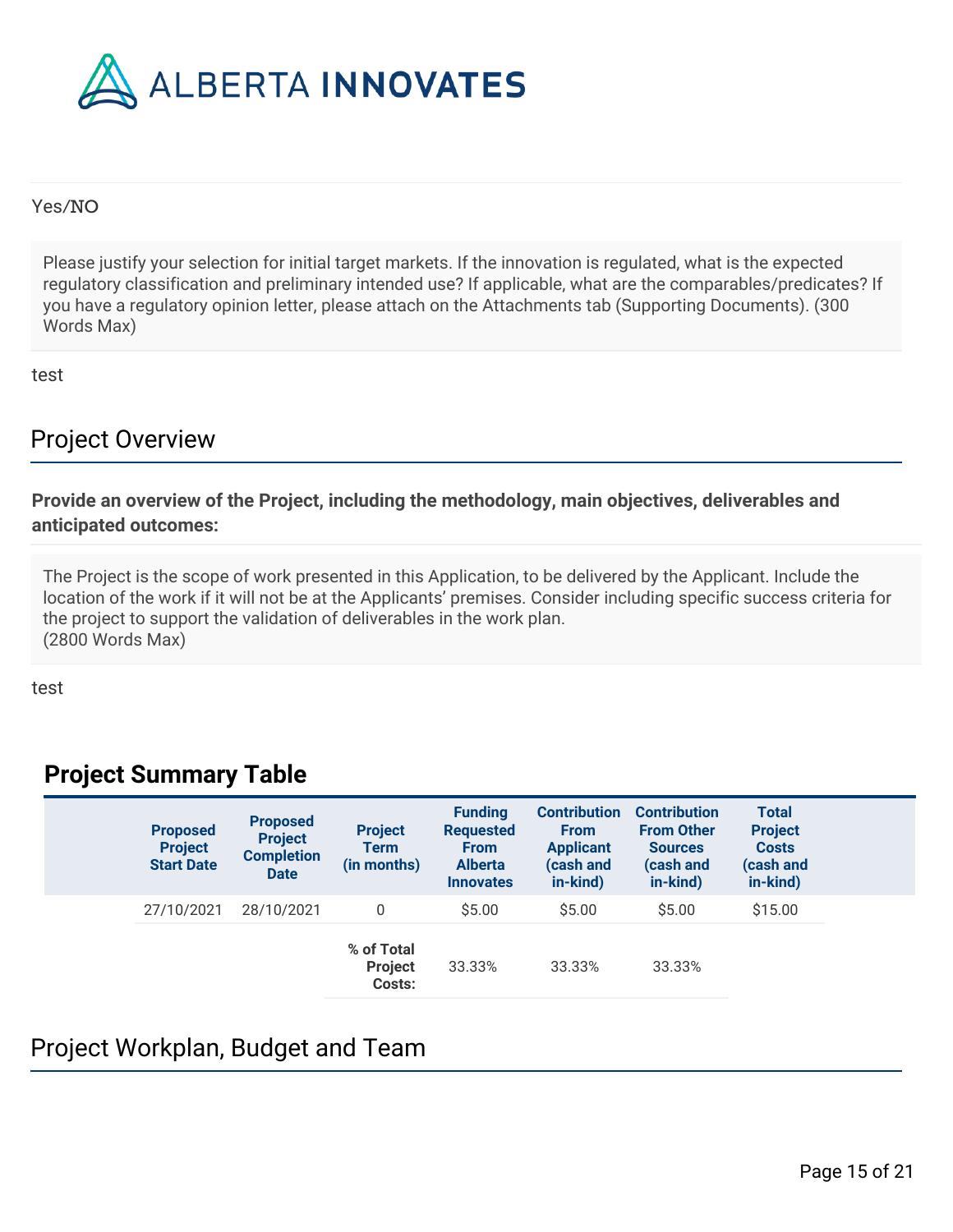

### **Workbook**

Please [click here](https://albertainnovates.smartsimple.ca/files/646815/f125423/Alberta_Innovates_Work_Plan_and_Budget_Workbook_-_v2_102020.xlsx) to download the **Alberta Innovates Work Plan and Budget Workbook**. Complete the following tabs of the spreadsheet and attach it in the **Attachments** section of the Application.

- Work Plan: provide specific milestones and associated tasks, deliverables, timelines and costs to complete the proposed Project.
- Budget Forecast: provide a detailed budget forecast for the proposed Project.
- Revenue Forecast: identify any Project partners and if their contributions (cash and in-kind) to the Project have been confirmed.

#### **Team**

In the **Team** table below, identify the contributing members of the Project team including their respective role(s), relevant experience/expertise (e.g., technical capabilities, qualifications, etc.), responsibilities and projected time commitment to the Project (add rows as needed):

| <b>Team</b>   | <b>Organizati</b> |           | Title Relevant Experience / | <b>Project Role and</b> | <b>Project Time</b>   |
|---------------|-------------------|-----------|-----------------------------|-------------------------|-----------------------|
| <b>Member</b> | on                |           | <b>Expertise</b>            | <b>Responsibility</b>   | <b>Commitment (%)</b> |
| test          | test              | test test |                             | test                    |                       |

#### **Budget Expenditures and Resources**

**Provide an explanation/justification of the Project budget expenditures:**

```
(600 Words Max)
```
#### test

### **Identify the facilities/infrastructure, equipment, and other resources that will be utilized to complete the Project:**

Consider discussing how the resources will contribute to the Project success and highlight any unique features. (600 Words Max)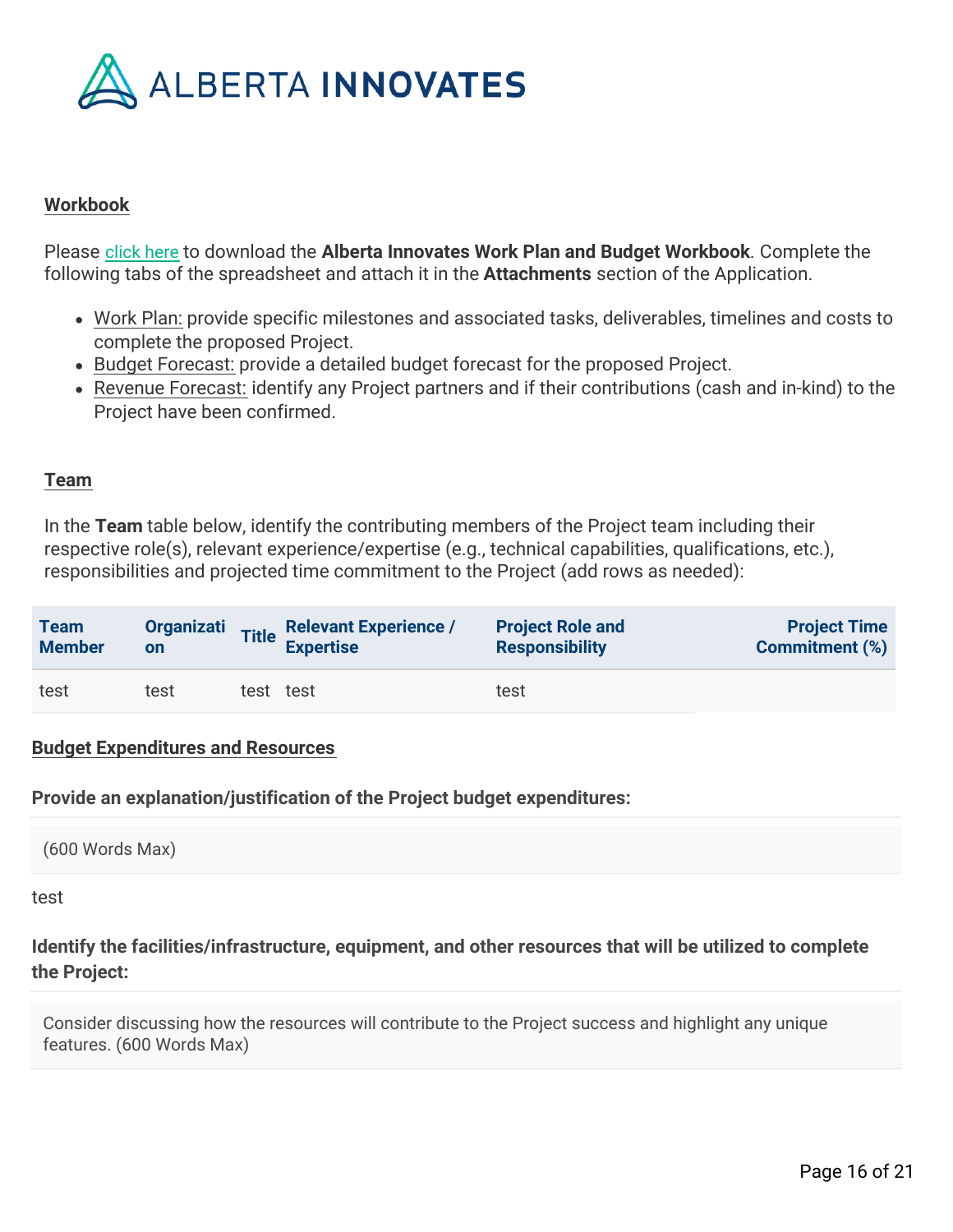

test

# Project Risk Analysis and Mitigation

**In the Risk Analysis table below, identify the key Project risks that have the potential to adversely affect the Project achievability (add rows as needed):**

|       |      | Key Project Risks Describe the Risk Mitigation Strategy |
|-------|------|---------------------------------------------------------|
| Other | test | test                                                    |

## Impacts

### **Describe the direct and indirect economic impacts to Alberta as a result of this Project and those reasonably expected from successful commercial deployment of the Innovation:**

Consider areas such as jobs (i.e., new jobs, retraining, development of highly skilled qualified personnel, etc.), sales, improved efficiencies, development of new commercial opportunities, new industrial infrastructure or new economic sectors, attraction of new investment, and increased exports. (300 Words Max)

test

## **Estimate the number of full-time equivalent jobs created within Alberta:**

**During the term of the** 1 **Project:**

> **Five years after the** 10 **completion of the Project:**

**Reasonably expected five** 100 **years after commercial deployment:**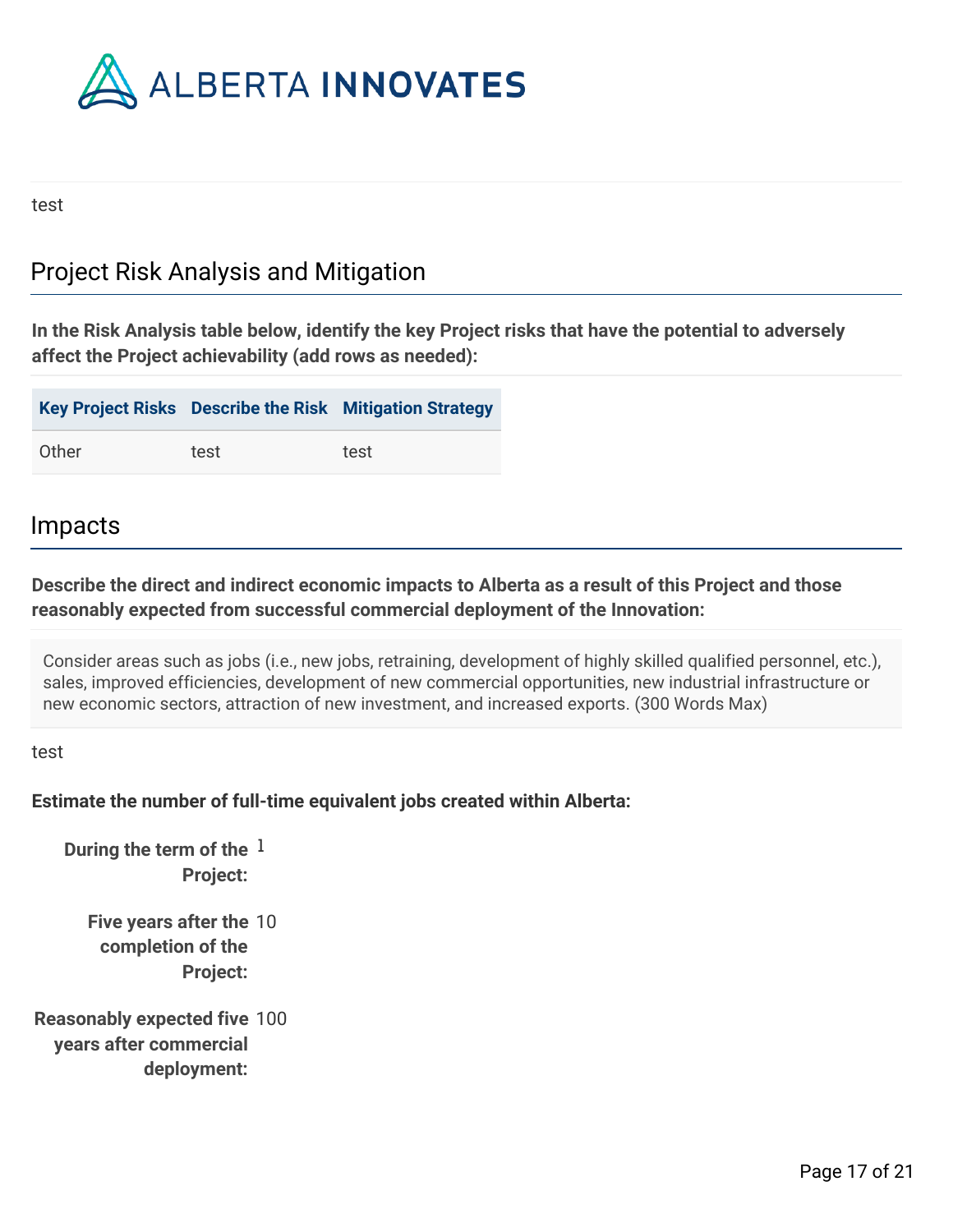

**Identify how this Opportunity and its outcomes will impact the health and well-being of Albertans. Information provided should be specific, quantitative, and attached to expected timelines and projections:**

This should include specific identification of the population and/or the clinical setting(s) that will be impacted. From the operational perspective, this could include improved efficiencies, economics or occupational health and safety factors. For populations, outcomes could include improvement in quality adjusted life years or any other metrics relating to the health concern being addressed. (500 Words Max)

test

# Regulatory and Ethical Considerations

## Recommended Reviewers

List 3 external reviewers for consideration by Alberta Innovates who are not any of the following: a person that you closely collaborated with in the last three years; currently employed at the same institution; a close friend, relative, mentor or mentee. Alberta Innovates may contact reviewers not suggested by the Applicant. Please provide the names of any people you do not wish us to contact.

| <b>Reviewer</b> | <b>Current</b>     | <b>Ema</b> | <b>Phone</b>  | <b>Education</b>  | Work              | <b>Relevant Area(s) of</b> |
|-----------------|--------------------|------------|---------------|-------------------|-------------------|----------------------------|
| <b>Name</b>     | <b>Affiliation</b> |            | <b>Number</b> | <b>Background</b> | <b>Background</b> | <b>Expertise</b>           |
| test            | test               | test       | test          | test              | test              | test                       |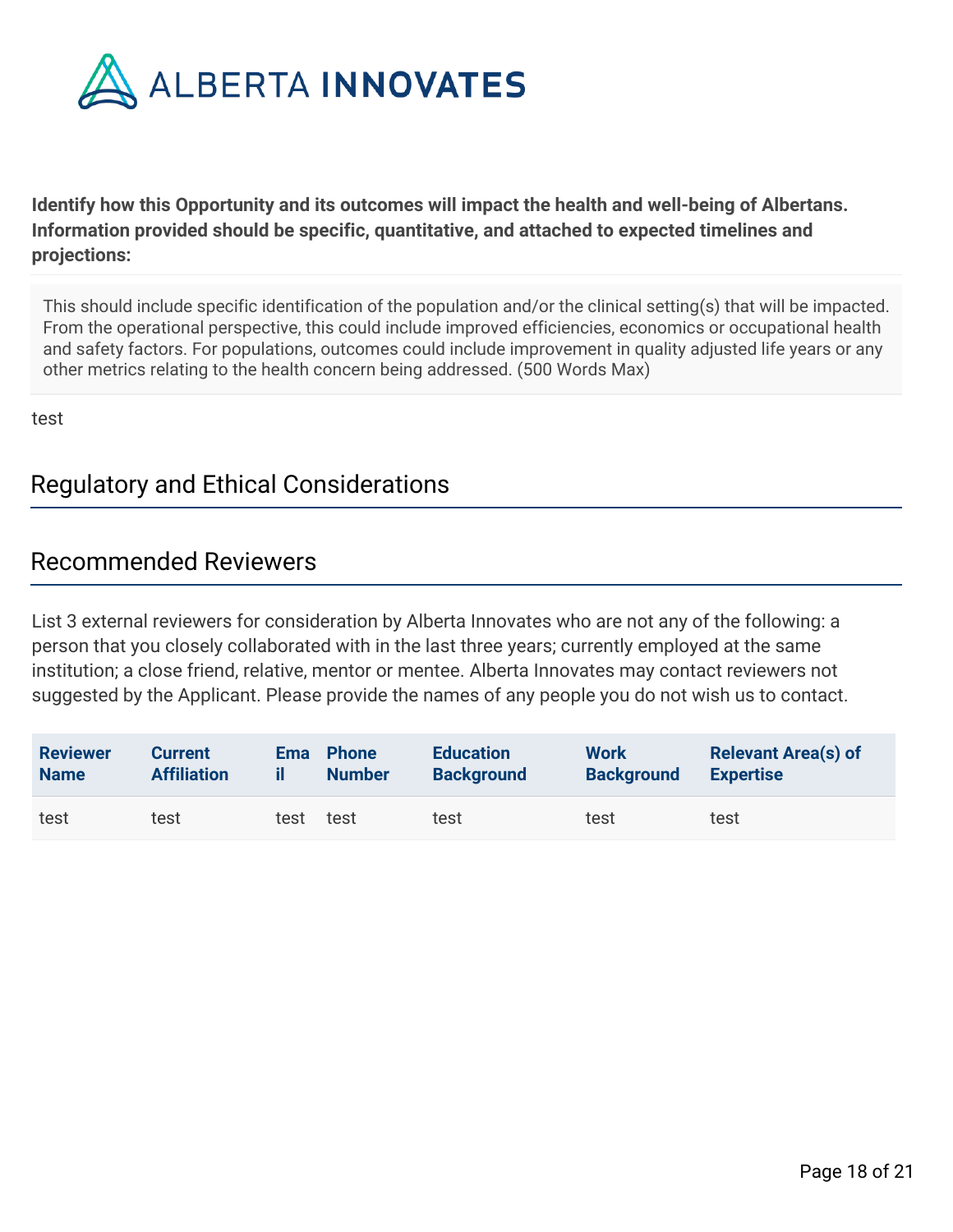

### **CONSENT AND DECLARATION**

### **By submitting this Application, including any supporting documentation, I, in my capacity as the authorized Representative of the Applicant, legally represent for and on behalf of the Applicant that:**

- 1. the Applicant provides its explicit consent to the disclosure of the information identified as nonconfidential by Alberta Innovates in its sole discretion;
- 2. the Applicant Representative is legally authorized to submit this Application for and on behalf of the Applicant and has the requisite power to legally bind the Applicant;
- 3. the Applicant Representative has read and understands the Program Guide;
- 4. if the Program requires that you provide financial statements, and if the statements attached to this Application are unaudited internally prepared financial statements, the Applicant certifies that financial statements prepared on an audited or review engagement basis were never prepared for the period ended as at the immediately prior fiscal year end of the Applicant;
- 5. the Applicant meets all the eligibility requirements for an Investment under the Program as set out in the Program Guide;
- 6. the Applicant declares that it is not aware of any real, perceived or potential conflicts of interest, and will advise Alberta Innovates if such a conflict arises during the Application process and term of the Investment, if the Application is approved.
- 7. the Applicant agrees and consents to Alberta Innovates contacting the individual(s) or company(s) listed as customer(s) or Project partner(s) in this Application as part of Alberta Innovates' evaluation of the Application;
- 8. all information contained in this Application including but not limited to the Project and supporting documentation, is true and accurate;
- 9. the Applicant acknowledges that failure to provide true and accurate information in this Application will result in automatic rejection of the Application;
- 10. submission of this Application does not obligate Alberta Innovates to make an Investment in the Project and Alberta Innovates has sole and absolute discretion in making its Investment determination; and,
- 11. if this Application is approved, Alberta Innovates and the Applicant must execute an Investment Agreement, which provides additional contractual terms and conditions governing the Investment made by Alberta Innovates, to the Project before Alberta Innovates will advance funds.

**I confirm the truth of all statements made by me in this Application, and agree to all of the terms, conditions, responsibilities and obligations as set out above.**

✔ I confirm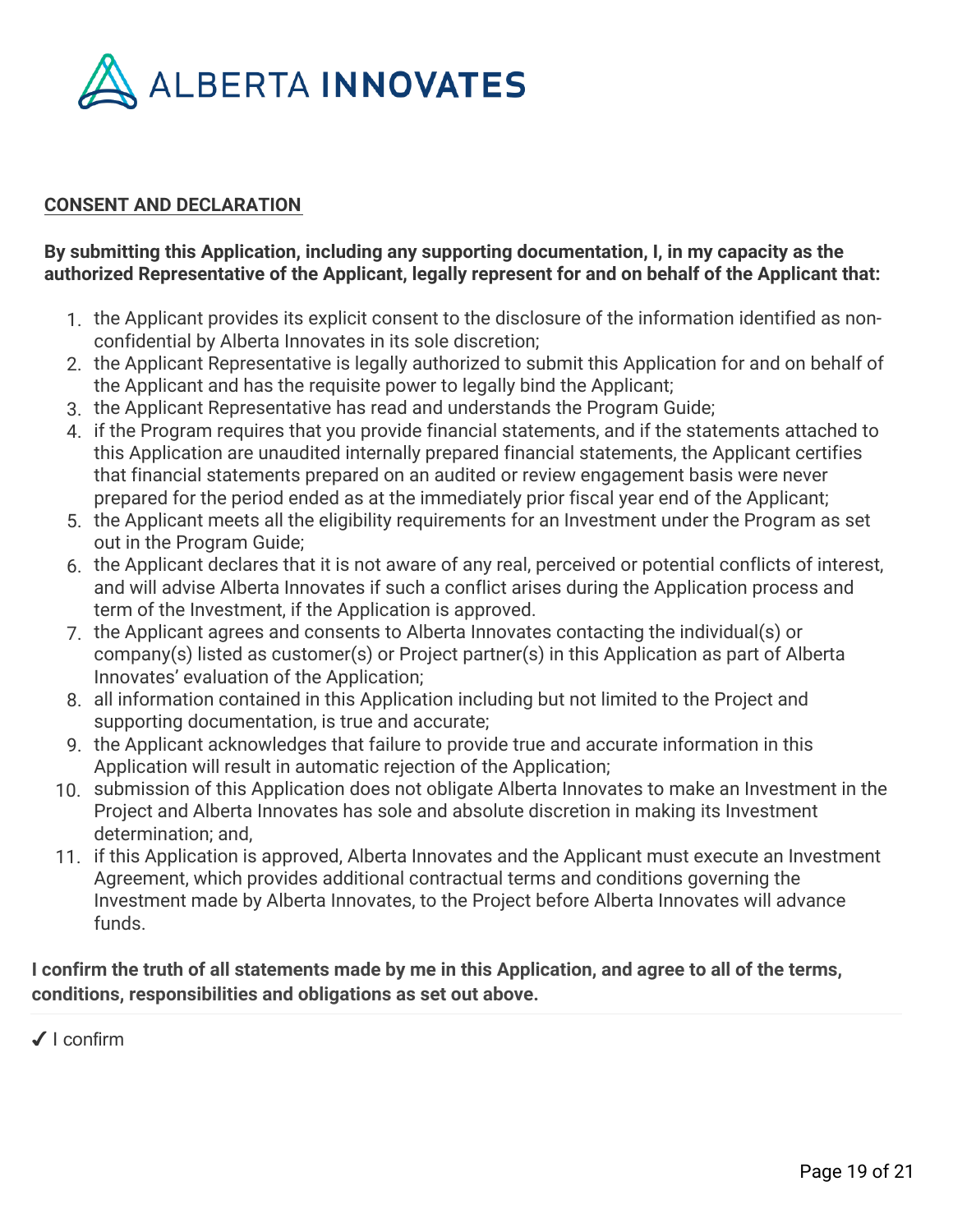

### **INFORMATION SHARING CONSENT**

Alberta Innovates is requesting your permission to share information contained in this application with our trusted third parties, for the following purposes. Alberta Innovates is a Provincial ("Crown") Corporation. It is a steward of public funds and is therefore accountable to its ministry to report on key performance indicators, deliverables, and outcomes achieved through its grants funding. It uses robust internal performance management, evaluation and impact assessment tools to do so, but often requires the assistance of others. To that end, by checking the box below you give Alberta Innovates permission to share information contained within this application with third parties on a strictly confidential basis for the purposes of performance management, evaluation, impact assessment, reporting, and monitoring of outcomes, or for a substantively similar purpose. Your consent is voluntary and can be withdrawn at any time.